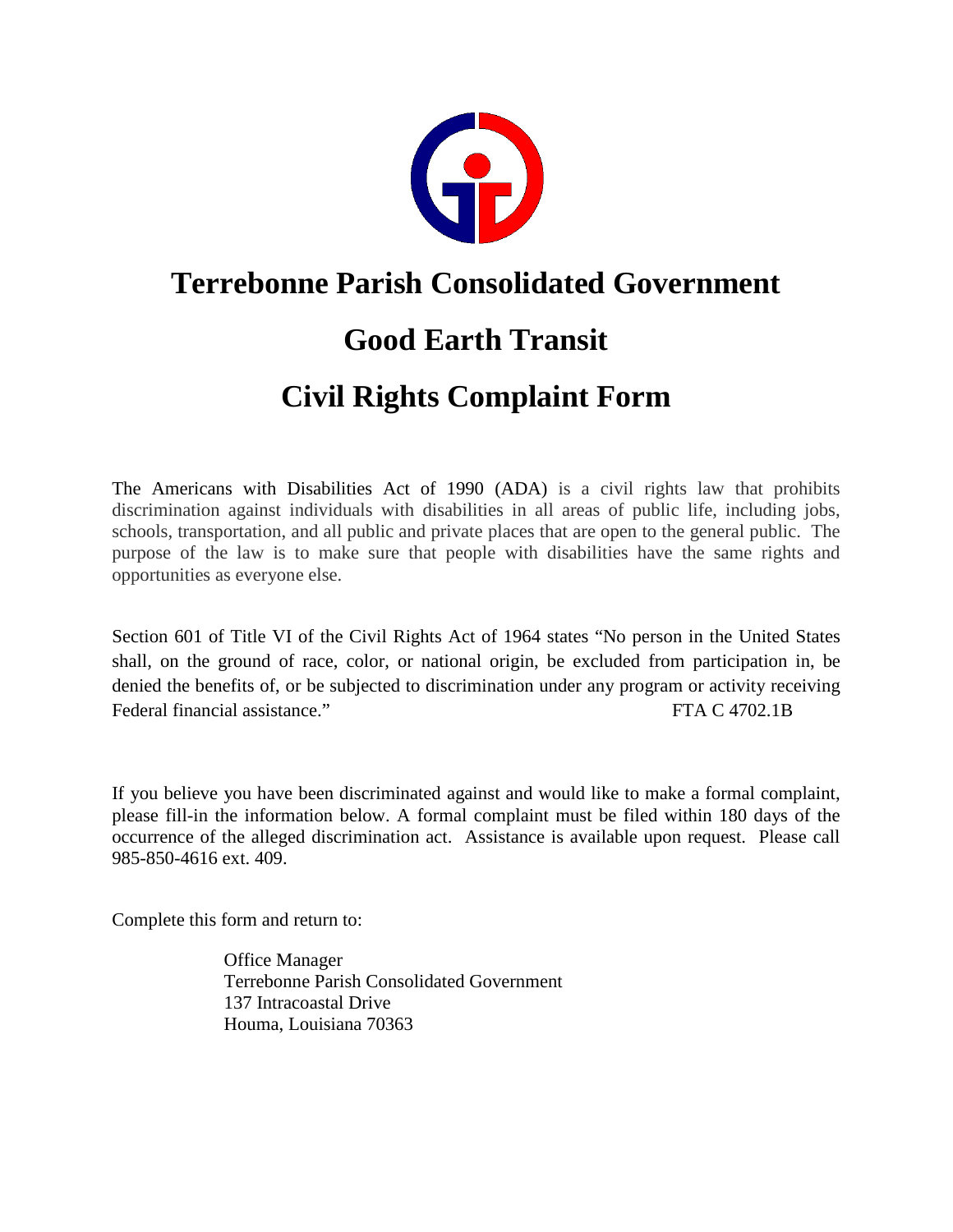### **Section I - Personal Information**

| Complainant's Name:                                          |        |                  |  |  |
|--------------------------------------------------------------|--------|------------------|--|--|
| Address:                                                     |        |                  |  |  |
| City:                                                        | State: | $\rm{Zip:}$      |  |  |
| Work/Cell Phone:<br>Telephone (Home):                        |        |                  |  |  |
| Person(s) discriminated against (if other than complainant): |        |                  |  |  |
| Name:                                                        |        |                  |  |  |
| Address:                                                     |        |                  |  |  |
| City:                                                        | State: | Zip:             |  |  |
| Telephone (Home):                                            |        | Work/Cell Phone: |  |  |

#### **Section II – Complaint Information**

| What is the discrimination based on?                   |                                    |            |  |  |
|--------------------------------------------------------|------------------------------------|------------|--|--|
| Race/Color                                             | National Origin                    | <b>Sex</b> |  |  |
| Low Income                                             | <b>Limited English Proficiency</b> | Disability |  |  |
| Date of the alleged discrimination:<br>Location:       |                                    |            |  |  |
| Person who was responsible for alleged discrimination: |                                    |            |  |  |
|                                                        |                                    |            |  |  |
|                                                        |                                    |            |  |  |
|                                                        |                                    |            |  |  |
|                                                        |                                    |            |  |  |
|                                                        |                                    |            |  |  |
|                                                        |                                    |            |  |  |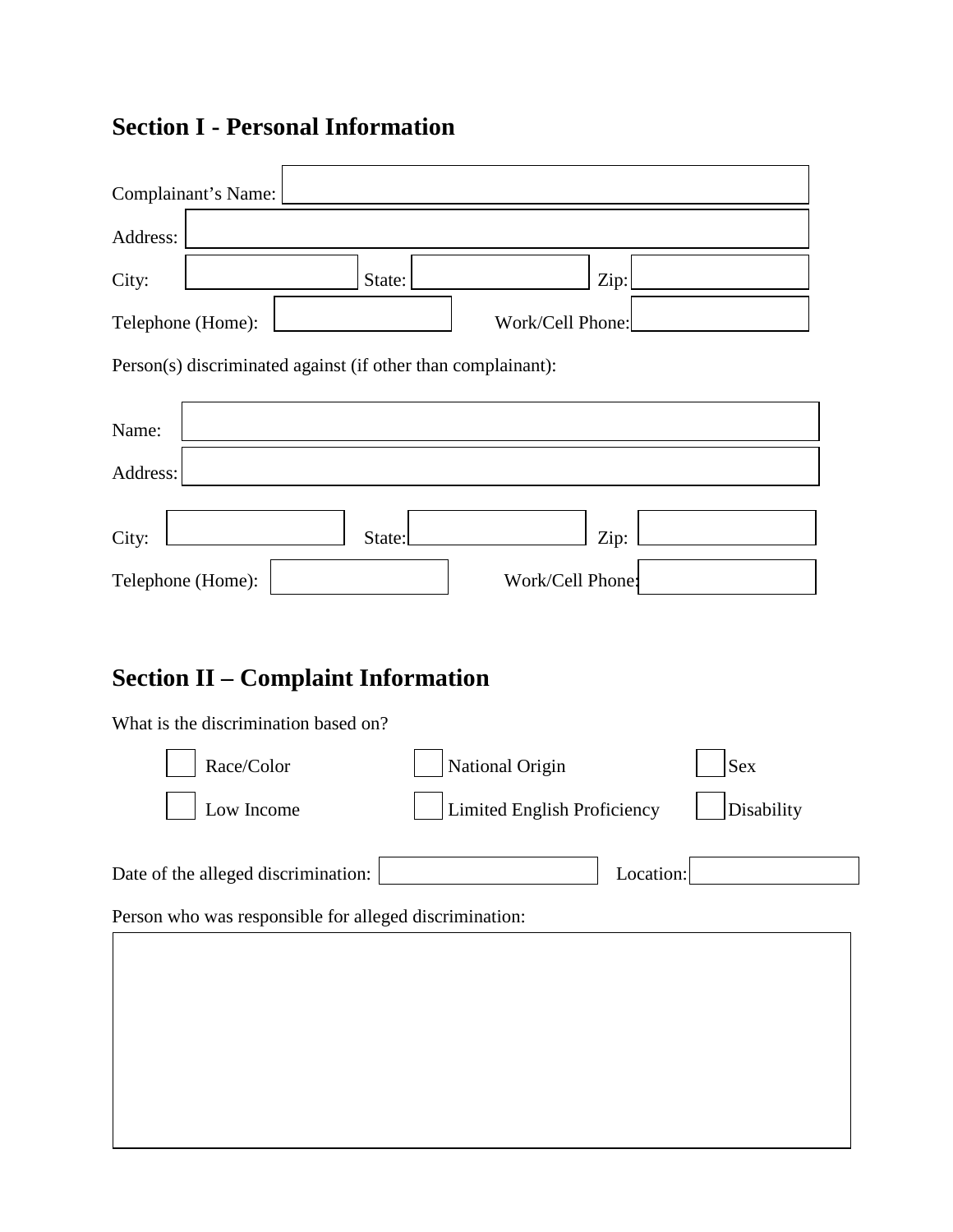Describe the alleged discrimination. Explain what happened and whom you believe was responsible (for additional space, attach additional sheets of paper to this form).

List names and contact information of person who may have knowledge of the alleged discrimination.

In your opinion, how can this complaint be resolved? How can the problem be corrected?